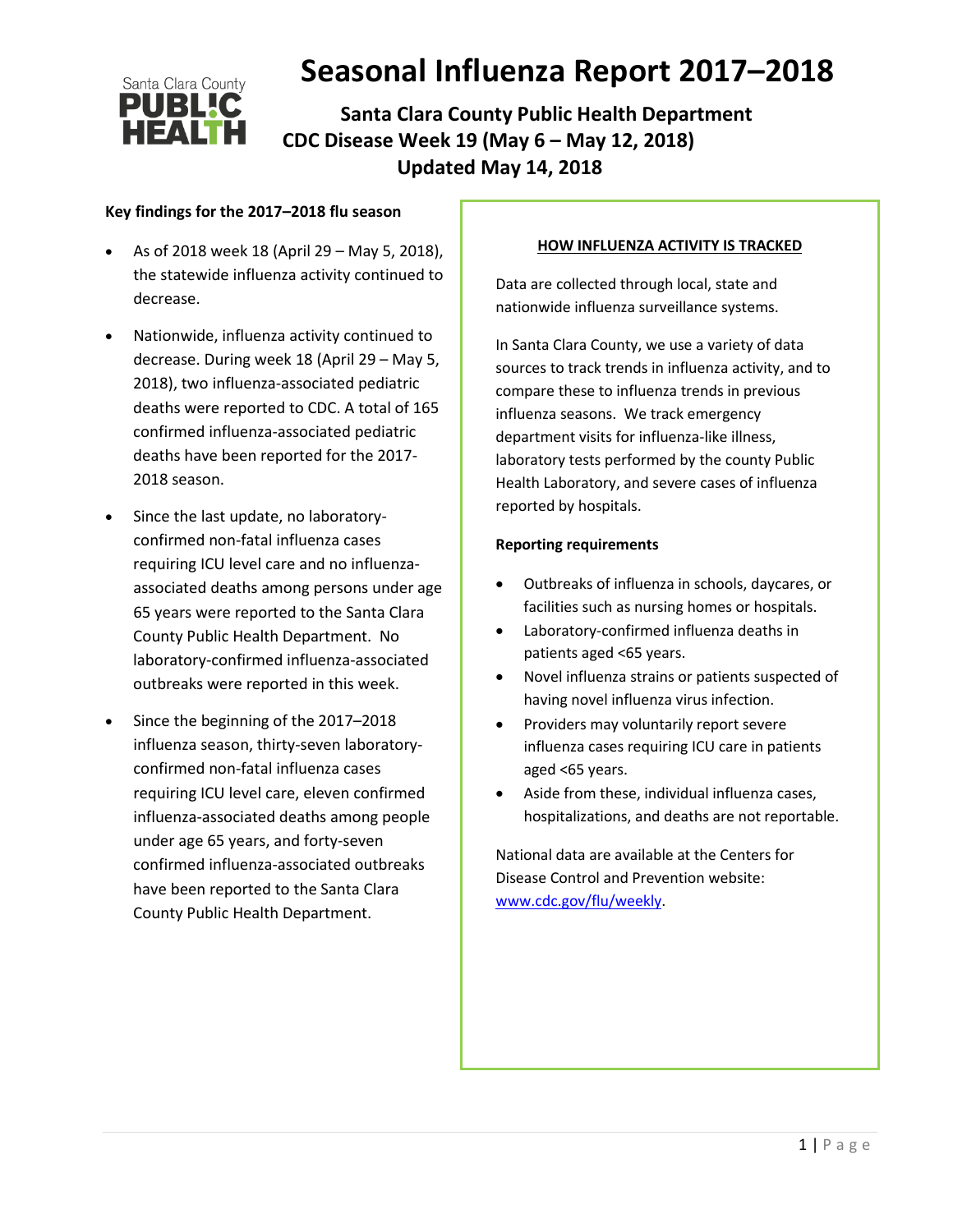

### **Santa Clara County Public Health Department CDC Disease Week 19 (May 6 – May 12, 2018) Updated May 14, 2018**

### **Public health laboratory flu PCR test data**

The Santa Clara County Public Health Laboratory (PHL) performs PCR testing to detect influenza A and influenza B viruses including subtypes of influenza A such as H1, H3, and 2009 H1N1.

During week 19 (May 6 – May 12, 2018), no specimens were sent to Santa Clara County Public Health Laboratory for testing. Since the beginning of the current influenza season, 293 specimens have tested positive for influenza A/H3, 58 for 2009 A/H1N1, and 13 for influenza B (Table 1).

As only a small fraction of providers and laboratories send specimens to PHL for testing, the data may not accurately reflect influenza activity in the county. Specimens tested at PHL include both outpatients and inpatients hospitalized without ICU level care and may include residents outside Santa Clara County. Therefore, not all the patients who tested positive at PHL were reportable to Santa Clara County.

| Flu<br>season | <b>Report date</b>              | Number of<br>specimens | Total positive for influenza A by                                   | subtype         | <b>Total</b><br>positive  | <b>Total</b><br>positive for |                                  |  |
|---------------|---------------------------------|------------------------|---------------------------------------------------------------------|-----------------|---------------------------|------------------------------|----------------------------------|--|
|               |                                 | tested                 | Influenza A<br>(+), negative<br>for A/H3 and<br>2009<br>A/H1N1 (%*) | A/H3<br>$(%^*)$ | 2009<br>A/H1N1<br>$(%^*)$ | for<br>influenza<br>$B(%^*)$ | influenza A<br>or influenza<br>B |  |
| $2017 - 18$   | May $6 - 12$ ,<br>2018          | 0                      | 0(0)                                                                | 0(0)            | 0(0)                      | 0(0)                         | 0                                |  |
|               | Oct 1, $2017 -$<br>May 12, 2018 | 393                    | 1(1)                                                                | 293 (80)        | 58 (16)                   | 13(4)                        | 364†                             |  |
| $2016 - 17$   | Oct 2, $2016 -$<br>Apr 29, 2017 | 235                    | 0(0)                                                                | 219 (95)        | 12(5)                     | 0(0)                         | 231                              |  |

\* Denominator of the percentage is the total positive for influenza A or influenza B. Percentages may not sum to 100% due to rounding and one specimen tested positive for both influenza A/H3 and influenza B. † One specimen tested positive for both influenza A/H3 and influenza B and was only counted once.

#### **Laboratory-confirmed influenza ICU cases and deaths in persons aged 0–64 years**

Only deaths due to laboratory-confirmed influenza among individuals aged 0–64 years are reportable in California, so we do not provide the number of influenza-associated deaths in individuals aged 65 years and older. Although reporting of non-fatal cases of laboratory-confirmed influenza requiring ICU level care is recommended for persons aged 0–64, it is not required in California, so severe influenza cases are likely under-reported.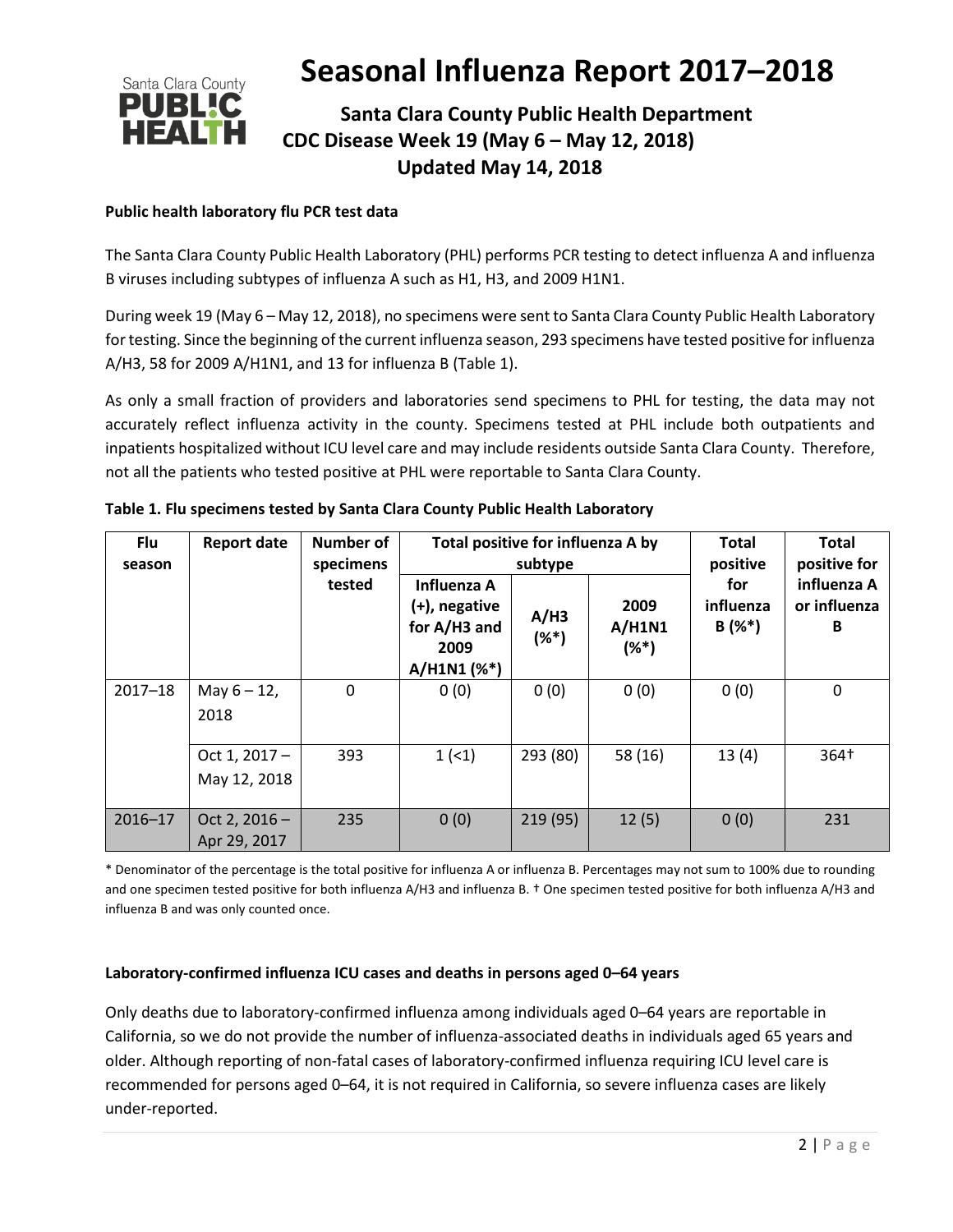

## **Santa Clara County Public Health Department CDC Disease Week 19 (May 6 – May 12, 2018) Updated May 14, 2018**

Between May 6 and May 12, no laboratory-confirmed non-fatal influenza cases requiring ICU level care and no influenza-associated deaths among persons under age 65 years were reported. Cases aged 65 years and older are not reportable.

| Table 2. Reports of laboratory-confirmed influenza ICU cases and deaths in persons aged 0-64 years, |
|-----------------------------------------------------------------------------------------------------|
| Santa Clara County, October 1, 2017 - May 12, 2018                                                  |

| Age group    | <b>ICU</b> | <b>Deaths</b> | <b>Total</b>    | Co-morbidities* among total severe cases |        |                                |                 |                |         |  |
|--------------|------------|---------------|-----------------|------------------------------------------|--------|--------------------------------|-----------------|----------------|---------|--|
|              |            |               | severe<br>cases | Any co-<br>morbidities                   | Asthma | <b>Chronic lung</b><br>disease | <b>Diabetes</b> | <b>Obesity</b> | Other** |  |
| Ages <5      |            |               |                 | O                                        | 0      | O                              | 0               |                |         |  |
| Ages 5-17    |            |               |                 |                                          | 0      |                                | 0               |                |         |  |
| Ages 18-39   | 13         |               | 13              | 11                                       |        |                                |                 |                |         |  |
| Ages 40-64   | 22         | 10            | 32              | 25                                       |        |                                | 9               |                | 18      |  |
| <b>Total</b> | 37         | 11            | 48              | 38                                       |        |                                | 12              |                | 28      |  |

\*Co-morbid conditions considered by the Advisory Committee on Immunization Practices (ACIP) to increase the risk for severe influenza. 1 \*\* Includes heart disease, immunosuppression, pregnancy, neurologic, blood, and metabolic disorders, and liver and kidney dysfunction Source: California Reportable Disease Information Exchange (CalREDIE), 2017-2018

### **Figure 1. Lab-confirmed influenza ICU cases and deaths in persons aged 0-64 years by week of onset, Santa Clara County, October 1, 2017 – May 12, 2018**



CDC Disease Week: a standardized weekly calendar provided by CDC, allowing data to be compared over multiple years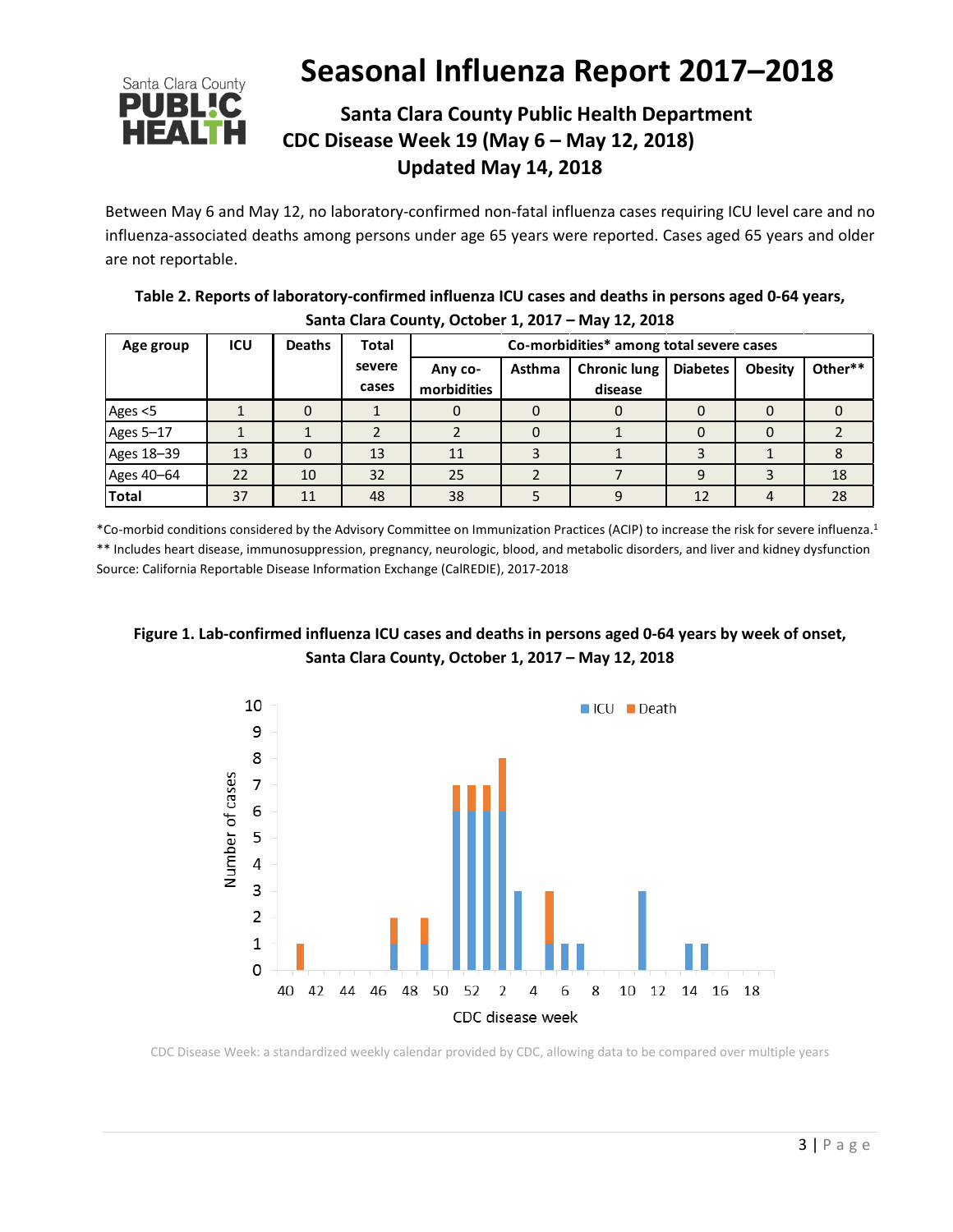

## **Santa Clara County Public Health Department CDC Disease Week 19 (May 6 – May 12, 2018) Updated May 14, 2018**

### **Respiratory outbreaks**

Since the last update, no laboratory-confirmed influenza outbreaks were reported in Santa Clara County. A total of 47 confirmed influenza-associated outbreaks have been reported in Santa Clara County for 2017–18 flu season.

### **Hospital emergency department visits for influenza-like illness (ILI)**

ESSENCE (Electronic Surveillance System for the Early Notification of Community-Based Epidemics) is a real time, automated syndromic surveillance system that collects chief complaint data from emergency department visits at 8 Santa Clara County hospitals. Chief complaint data are sorted by syndrome and statistical algorithms are used to calculate unexpected rises in selected syndromes.

The proportion of weekly emergency department visits for ILI remained low in week 18 at 0.33% (Figure 2).



### **Figure 2. Weekly percentage of emergency department visits for ILI, October 14, 2016 – May 12, 2018**

 CDC Disease Week: a standardized weekly calendar provided by CDC, allowing data to be compared over multiple years Source: Santa Clara County Public Health Department, ESSENCE 2016-2018, data are provisional as of May 12, 2018 and subject to change, particularly for the most recent weeks.